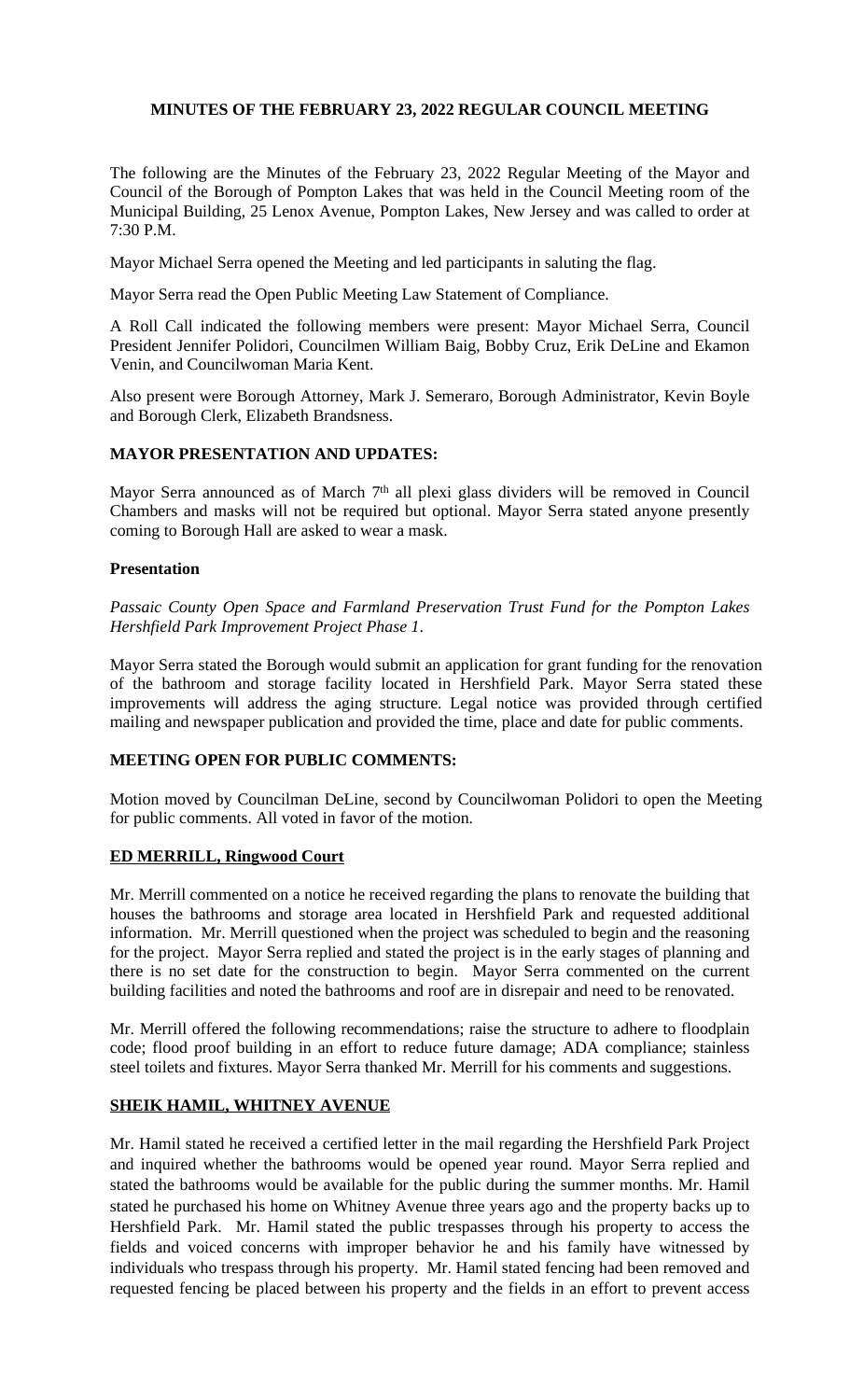onto his property. A lengthy discussion pursued as to maintenance and ownership of the property – Borough owned or Board of Education as well as the design of fencing.

## **ABIGAIL NOVAK, WHITNEY AVENUE**

Ms. Novak stated she is a neighbor of Mr. Hamil and offered some history and insight as to the ownership of the fields. Ms. Novak stated the fencing between the backyards and the fields was removed after a tree had fallen down and damaged the fence. Ms. Novak also voiced her concerns with inappropriate behavior by those who enter on the properties and requested the fencing be replaced.

Mr. Boyle to follow up to determine ownership. Mayor Serra stated if the property in question is owned by the Borough a replacement fence would be considered - if the Board of Education owns the property Mr. Hamil was advised to present his concerns to the School Board.

Motion moved by Councilman Baig, second by Councilwoman Polidori to close the Meeting for public comments. All voted in favor of the motion.

#### **MINUTES:**

Motion moved by Councilman DeLine, second by Councilwoman Kent to approve the Regular Meeting Minutes of February 9, 2022. All voted in favor of the motion.

## **BILL LISTS:**

| <b>Current Fund</b>        | \$3,095,221.22 |
|----------------------------|----------------|
| Capital Fund               | 49,874.13      |
| <b>Recreation Trust</b>    | 2,108.50       |
| Unemployment               | 96.72<br>S     |
| Dog Trust Account          | 1,065.60       |
| <b>Other Trust Account</b> | 28,728.67<br>S |
| Clerk's Account            | \$<br>$-()$ -  |
| <b>Open Space Trust</b>    | 14,324.46      |

Motion moved by Councilman DeLine, second by Councilwoman Polidori to approve the Bill Lists.

## **DISCUSSION**

Councilwoman Kent commented on an invoice included in with the Bill List for the repair of ceiling tiles at the Teen Center gymnasium. Councilwoman Kent voiced her objections with the charges and stated the Teen Center had been closed and Windsor School has utilized the gymnasium over the past year. Councilwoman Kent stated she had done a walk through in the gymnasium and stated the tiles seemed to have dropped due to water damage. Councilwoman Kent stated the burden of the charges should not be solely on the Borough and the fees should be shared with whomever uses the gymnasium. Mayor Serra stated the Recreation Commission did not voice any opposition in paying the repair fees. Mr. Boyle provided input and stated the contractor was authorized to make the repairs and noted the fees included the cost of machinery/forklift needed for the repairs. Councilwoman Kent stated if the work has been completed the contractor should receive compensation for the repairs.

All voted in favor of the motion.

#### **PETITIONS: None**

#### **CONSENT AGENDA:**

*(No Council Members Required Any Resolutions to Be Pulled from the Consent Agenda for Separate Action)*

**WHEREAS**, the Mayor and Council of the Borough of Pompton Lakes has reviewed the Consent Agenda consisting of various proposed Resolutions, and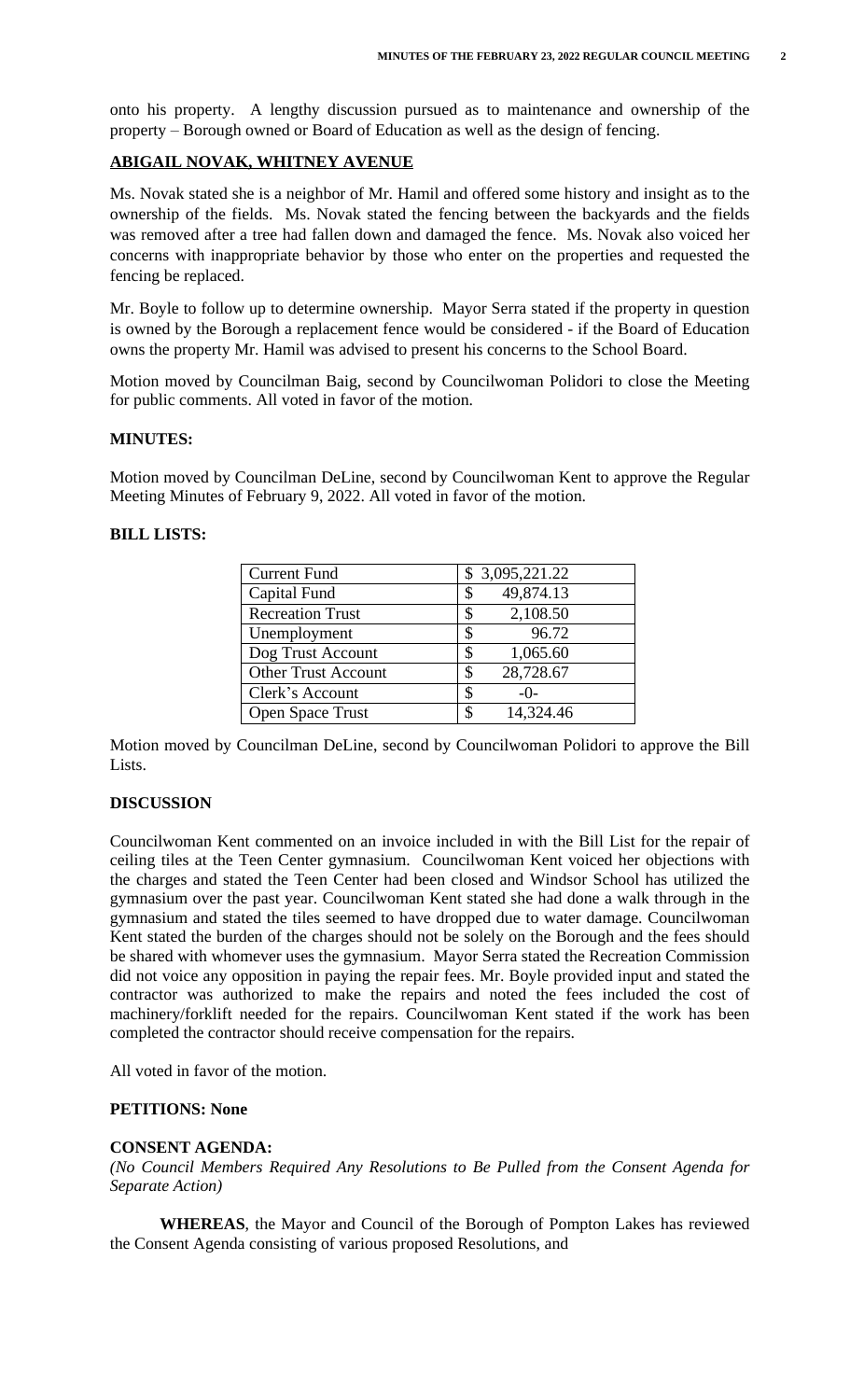**WHEREAS**, the Mayor and Council of the Borough of Pompton Lakes does not desire to remove any Resolutions for individual action from that Agenda, and

**NOW, THEREFORE, BE IT RESOLVED** that the following Resolutions on the Consent Agenda are hereby approved:

- 1. Resolution 22-101 Approving An Application For A Passaic County Community Development Block Grant FY 2022 – ADA Compliant Curb Cuts
- 2. Resolution 22-102 Supporting Title VIII Of The Civil Rights Act Of 1968
- 3. Resolution 22-103 Approving An Application For A Passaic County Open Space And Farmland Preservation Trust Fund Pompton Lakes Hershfield Park Improvement Project Phase 1
- 4. Resolution 22-104 Accepting The Resignation Of Michelle Stadta From The Pompton Lakes Department Of Public Works
- 5. Resolution 22-105 Accepting The Resignation Of Matthew J. Evangelista From The Pompton Lakes Police Department
- *6.* Resolution 22-106 Approving Various Promotions Within The Pompton Lakes Department Of Public Works Effective February 28, 2022
- *7.* Resolution 22-107 Appointment Of Lachelle Lenair To The Position Of Deputy Court Administrator Per AOC Rules And Regulations
- *8.* Resolution 22-108 Approving Change Order #1 (Final) For The Colfax Avenue Improvement Project Providing A Credit Of \$8,492.26
- *9.* Resolution 22-109 Authorizing Refund Of Outside Lien Block 9521 Lot 32

Motion moved by Councilman Baig second by Councilman DeLine, to approve the Consent Agenda. All voted in favor of the motion.

## **RESOLUTION 22-101**

**WHEREAS,** the Mayor and Council of the Borough of Pompton Lakes, County of Passaic, State of New Jersey desires to apply for a 2022 Passaic County Community Development Block Grant; and

**WHEREAS,** the Mayor and Council have reviewed the application and understand the terms and conditions under which the application is made; and

**WHEREAS,** the Mayor and Council authorizes the application for and use of funds from the Passaic County Community Development Block Grant Program for activities described in the proposal and, if awarded funds, shall implement the activities in a manner to ensure compliance with all applicable Federal, state and local laws and regulations; and

**WHEREAS,** there is no requirement to match any grant funds received by the Borough; and

**WHEREAS,** the project listed in the application includes ADA compliant curb cuts on various and eligible roads in the Borough;

**NOW, THEREFORE BE IT RESOLVED,** that the Mayor and Council of the Borough of Pompton Lakes, County of Passaic, State of New Jersey, hereby authorizes the Borough to file said application; and

**BE IT FURTHER RESOLVED,** that the Borough Administrator is hereby authorized to represent the Borough in all matters relating to this application, which includes signing and executing all relative documents.

#### **RESOLUTION 22-102**

The Borough of Pompton Lakes supports Title VIII of the Civil Rights Act of 1968 (Federal Fair Housing Law) and the New Jersey Law Against Discrimination. It is the policy of the Borough of Pompton Lakes to implement programs to ensure equal opportunity in housing for all persons regardless of race, color, religion, ancestry, sex (including pregnancy), national origin, nationality, familial status, marital or domestic partnership status, affectional or sexual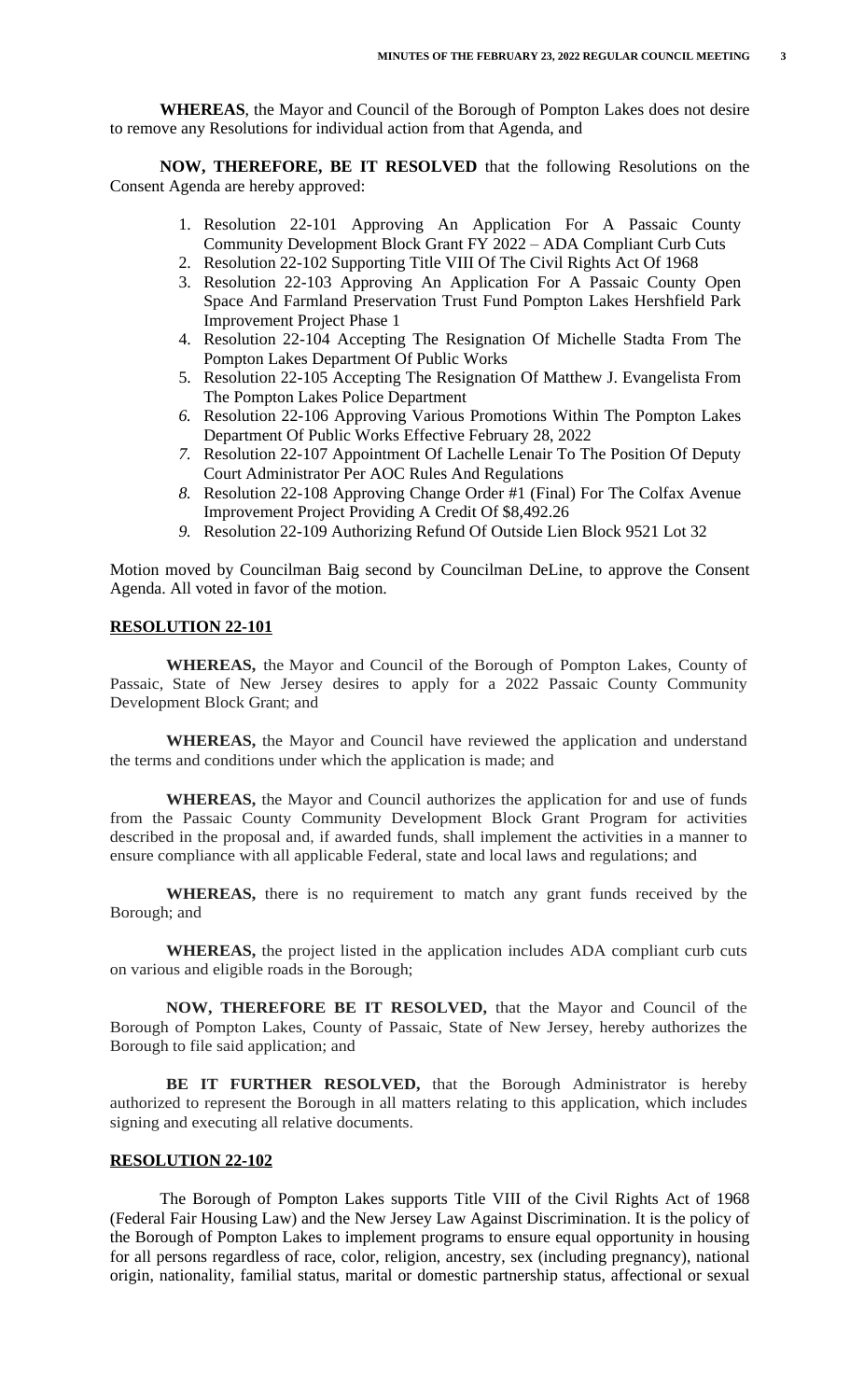orientation, atypical hereditary cellular or blood trait, genetic information, liability for military service, mental or physical disability, perceived disabilty, AIDS/HIV status and Lawful Income or Source of Lawful Rent Payment (Section 8). The Borough of Pompton Lakes further objects to discrimination in the sale, rental, leasing, financing of housing or land to be used for construction of housing, or in the provision of brokerage services because of race, color, religion, ancestry, sex, national origin, handicap or disability as prohibited by Title VIII of the Civil Rights Act of 1968 (Federal Fair Housing Law) and the New Jersey Law Against Discrimination. Therefore, the Municipal Council of the Borough of Pompton Lakes do hereby approve the following resolution.

**BE IT RESOLVED**, that within available resources, the Borough of Pompton Lakes will assist all persons who feel they have been discriminated against under one of the aforementioned categories, to seek equity under federal and state laws by filing a complaint with the New Jersey Division on Civil Rights and the U.S. Department of Housing and Urban Development, as appropriate.

**BE IT FURTHER RESO**LVED, that the Borough of Pompton Lakes shall publicize this resolution and through this publicity shall cause owners of real estate, developers, and builders to become aware of their respective responsibilities and rights under the Federal Fair Housing Law, the New Jersey Law Against Discrimination, and any local laws or ordinances.

**BE IT FURTHER RESOLVED**, that the municipality will at a minimum include, but not be limited to: (1) the printing and publicizing of this resolution, a fair housing public notice and other applicable fair housing information through local media, community contacts and placement on the Municipal website and in other social media; (2) distribution of posters, flyers, and any other means which will bring to the attention of those affected, the knowledge of their respective responsibilities and rights concerning equal opportunity in housing.

#### **RESOLUTION 22-103**

**WHEREAS**, the Mayor and Council of the Borough of Pompton Lakes are desirous of submitting an application for funding through the Passaic County Open Space and Farmland Preservation Trust Fund for the Pompton Lakes Hershfield Park Improvement Project Phase 1.

**WHEREAS,** pursuant to the State Shared Services Act, such funds may not be spent in a municipality without authorization by the Governing Body; and

**WHEREAS**, the aforesaid project is in the best interest of the Borough of Pompton Lakes; and

**WHEREAS**, the Mayor and Council obtained public comment of the proposed application at meetings held on Wednesday, February 23, 2022; and

**NOW, THEREFORE BE IT RESOLVED** the Mayor and council of the Borough of Pompton Lakes do hereby confirm endorsement of the aforesaid project; and

**BE IT FURTHER RESOLVED**, the Mayor and Council certify the resolution for the application to be presented to the Passaic County Department of Planning.

#### **RESOLUTION 22-104**

**WHEREAS,** Michelle Stadta notified the DPW Superintendent that she would be resigning from her position of Laborer #1 effective February 11, 2022; and

**WHEREAS,** her formal letter dated January 31, 2022 is on file with the Borough.

**NOW, THEREFORE, BE IT RESOLVED** by the Mayor and Council of the Borough of Pompton Lakes, County of Passaic and State of New Jersey that it hereby accepts this letter of resignation and thanks Michelle for her service to the Borough and wishes her well in her future endeavors.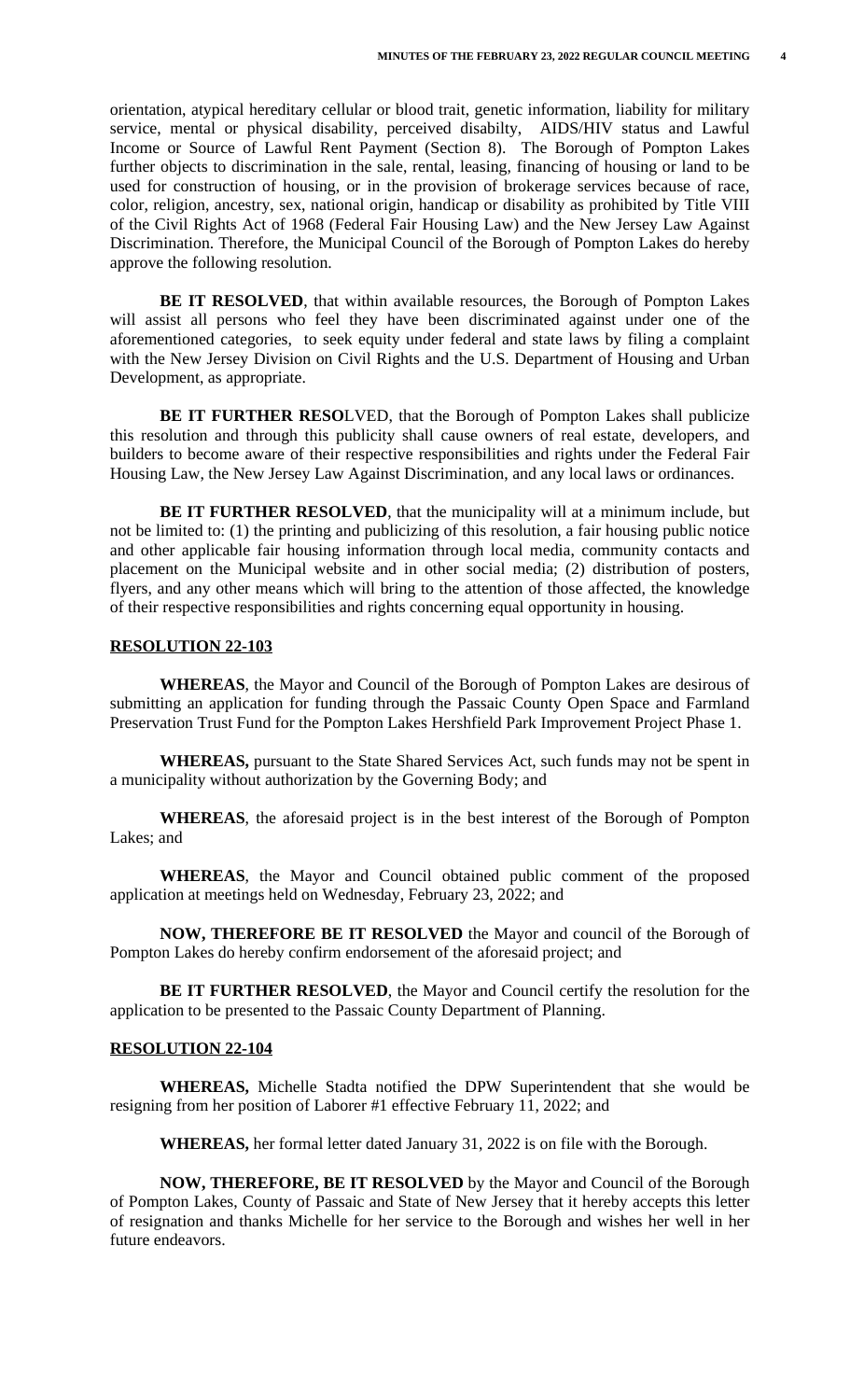#### **RESOLUTION 22-105**

**WHEREAS,** Matthew J. Evalgelista notified Chief Clark that he would be resigning from his position of Special Police Officer effective January 1, 2022; and

**WHEREAS,** his formal letter dated December 28, 2021 is on file with the Borough.

**NOW, THEREFORE, BE IT RESOLVED** by the Mayor and Council of the Borough of Pompton Lakes, County of Passaic and State of New Jersey that it hereby accepts this letter of resignation and thanks Matthew for his service to the Borough and wishes him well in his future endeavors.

#### **RESOLUTION 22-106**

**WHEREAS,** Toni Cafasso and Steve Baldassarre have been recommended for promotion by the Superintendent of Public Works; and

**WHEREAS,** the Personnel Committee has reviewed his request and recommends the Mayor and Council approve these promotions as provided by the contract:

| Toni Cafasso from Laborer #1 to Laborer #2        | \$2,000.00 |
|---------------------------------------------------|------------|
| Steve Baldassarre from Laborer #1 w/CDL to Driver | \$3,766.00 |

**NOW, THEREFORE, BE IT RESOLVED** by the Mayor and Council of the Borough of Pompton Lakes, County of Passaic and State of New Jersey that it hereby approves the promotions listed above as recommended by the Personnel Committee effective February 28, 2022 as provided by the contract.

#### **RESOLUTION 22-107**

**WHEREAS,** Phyllis Mutter, Court Administrator in Bloomingdale also served as Deputy in the Pompton Lakes Municipal Court as well; and

**WHEREAS,** Ms. Mutter retired December 2021 from both positions; and

**WHEREAS,** the AOC requires each Municipal Court Administration to have an appointed deputy to provide for a certified backup as necessary; and

**WHEREAS,** Lachelle Lenair, was appointed to replace Ms. Mutter as the Municipal Court Administrator in Bloomingdale and has offered to serve as deputy in Pompton Lakes.

**NOW, THEREFORE, BE IT RESOLVED** by the Mayor and Council of the Borough of Pompton Lakes, County of Passaic and State of New Jersey that it hereby appoints Lachelle Lenair to the position of Deputy Municipal Court Administrator effective this date.

**BE IT FURTHER RESOLVED** that she will be compensated at a rate of \$25.00 per hour when assisting in Pompton Lakes Municipal Court matters.

#### **RESOLUTION 22-108**

**WHEREAS,** the Colfax Avenue Improvement Project is complete and in close-out; and

**WHEREAS,** the final quantities show a 2.11% decrease overall providing the Borough of Pompton Lakes with a credit of \$8,492.26; and

**WHEREAS,** Your Way Construction and the Borough Engineer have executed their portion of said change order.

**NOW, THEREFORE, BE IT RESOLVED** by the Mayor and Council of the Borough of Pompton Lakes, County of Passaic and State of New Jersey that it hereby authorizes the Mayor to execute Change Order #1 (Final) for the Colfax Avenue Improvement Project providing the Borough with a credit of \$8,492.26.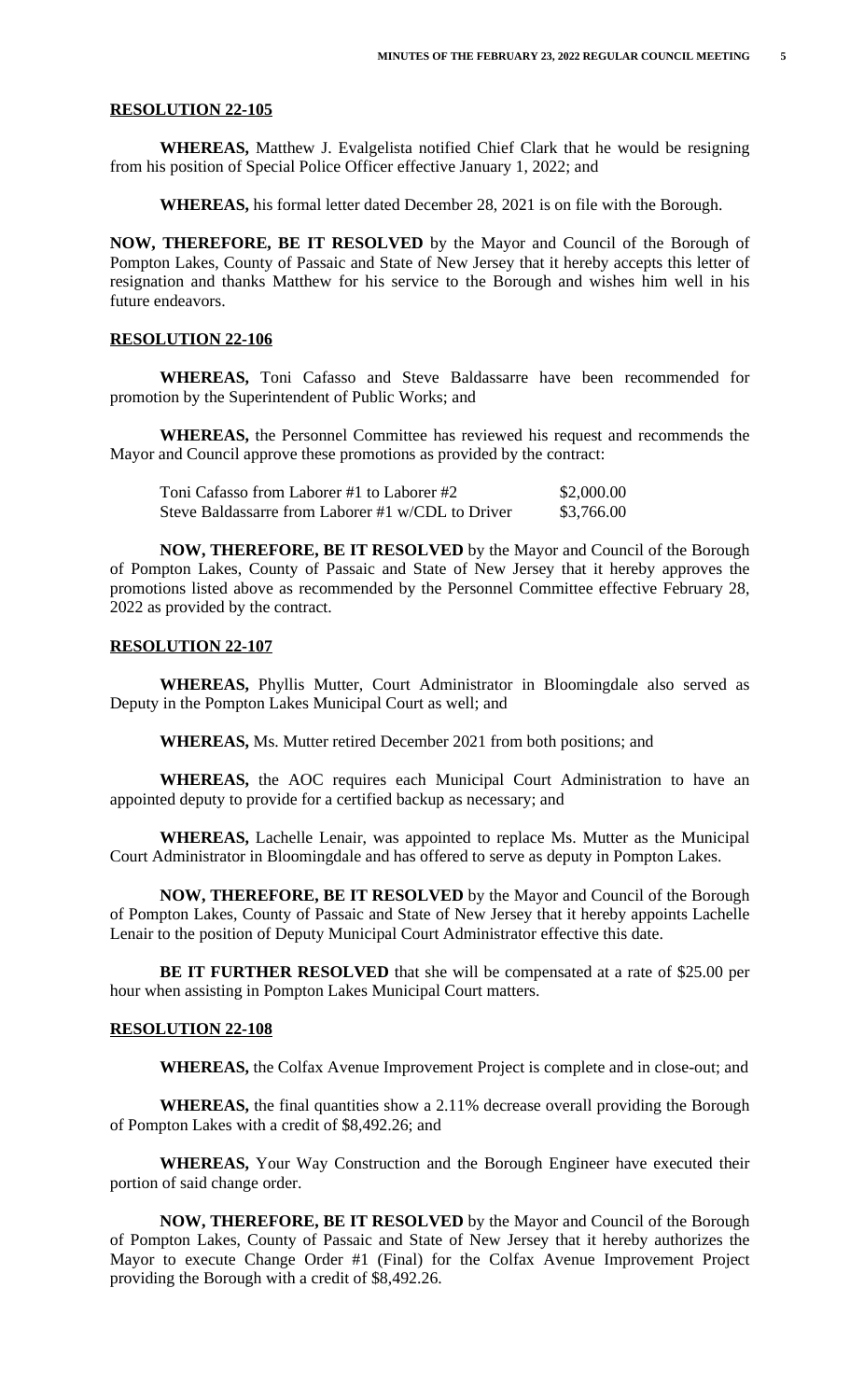#### **RESOLUTION 22-109**

Pursuant to the facts as stated therein, I respectfully request the adoption of the following resolution:

**WHEREAS**, the Collector of Taxes has reported receiving the amounts shown below for the redemption of the respective lien(s), and

**NOW, THEREFORE BE IT RESOLVED**, that the proper officers be and they are hereby authorized and directed to pay the indicated amount to the holder of the lien certificate(s) as hereinafter shown below:

|                                                                                             | LC#      | <b>DOS</b> | B/L                                               | <b>Amount</b> | Pay to the Lien<br>Holder                                                                 |
|---------------------------------------------------------------------------------------------|----------|------------|---------------------------------------------------|---------------|-------------------------------------------------------------------------------------------|
| 1434 MADISON PLACE<br><b>REALTY LLC</b><br>1434 MADISON PLACE<br>POMPTON LAKES, NJ<br>07442 | 19-00015 | 10/02/2019 | 9521/32<br>1434<br><b>MADISON</b><br><b>PLACE</b> | \$34,019.62   | CHRISTIANA T C/F<br><b>CE1/FIRSTRUST</b><br>PO BOX 5021<br>PHILADELPHIA, PA<br>19111-5021 |
|                                                                                             |          |            | <b>PREMIUM</b>                                    | \$16,800.00   |                                                                                           |
|                                                                                             |          |            |                                                   |               |                                                                                           |
|                                                                                             |          |            | <b>TOTAL</b>                                      | \$50,819.62   |                                                                                           |

#### **SEPARATE ACTION RESOLUTIONS: None**

#### **ORDINANCE FOR FIRST READING AND INTRODUCTION:**

(*Ordinances will be presented for second reading and final adoption on March 9, 2022)*

#### **ORDINANCE NO. 22-07**

## **ORDINANCE AMENDING THE REVISED GENERAL ORDINANCES OF THE BOROUGH OF POMPTON LAKES AND REGULATING ROAD OPENING PERMITS (**§ 13-2 and § 13-3)

Mr. Boyle stated Ordinance No. 22-07 amends road opening permit fees to a more reasonable and affordable amount as well as the custodian of permits from the Municipal Clerk to the Construction Code Official.

Motion moved by Councilman Venin, second by Councilman DeLine to approve Ordinance No. 22-07 for Introduction.

## **Roll Call: Councilman DeLine, Yes, Councilwoman Kent, Yes, Councilwoman Polidori, Yes, Councilman Venin, Yes Councilman Baig, Yes Councilman Cruz, Yes.**

# **ORDINANCE FOR SECOND READING AND FINAL ADOPTION: None**

*(These Ordinances have been advertised and posted on the Municipal Bulletin Board)*

## **MAYOR MICHAEL SERRA:**

Mayor Serra reported on the following.

- the Board of Education notified the parents of students that face masks would be optional as of March 7, 2022. Additional events will be offered to students; school dances, field trips, and the prom.
- attended several meetings for the Municipality; Municipal Utilities Authority, Recreation, Zoning, Historic and the Business Improvement District
- commented on a news report regarding lead in water pipes throughout the State. Mayor Serra provided options to address the issue and one option would be to examine connections in household. Mayor Serra stated a timetable was created to determine whether communities are at risk – at this time most of the Borough does not fit the criteria and is not at risk for high lead levels. Mayor Serra noted State Agencies reduced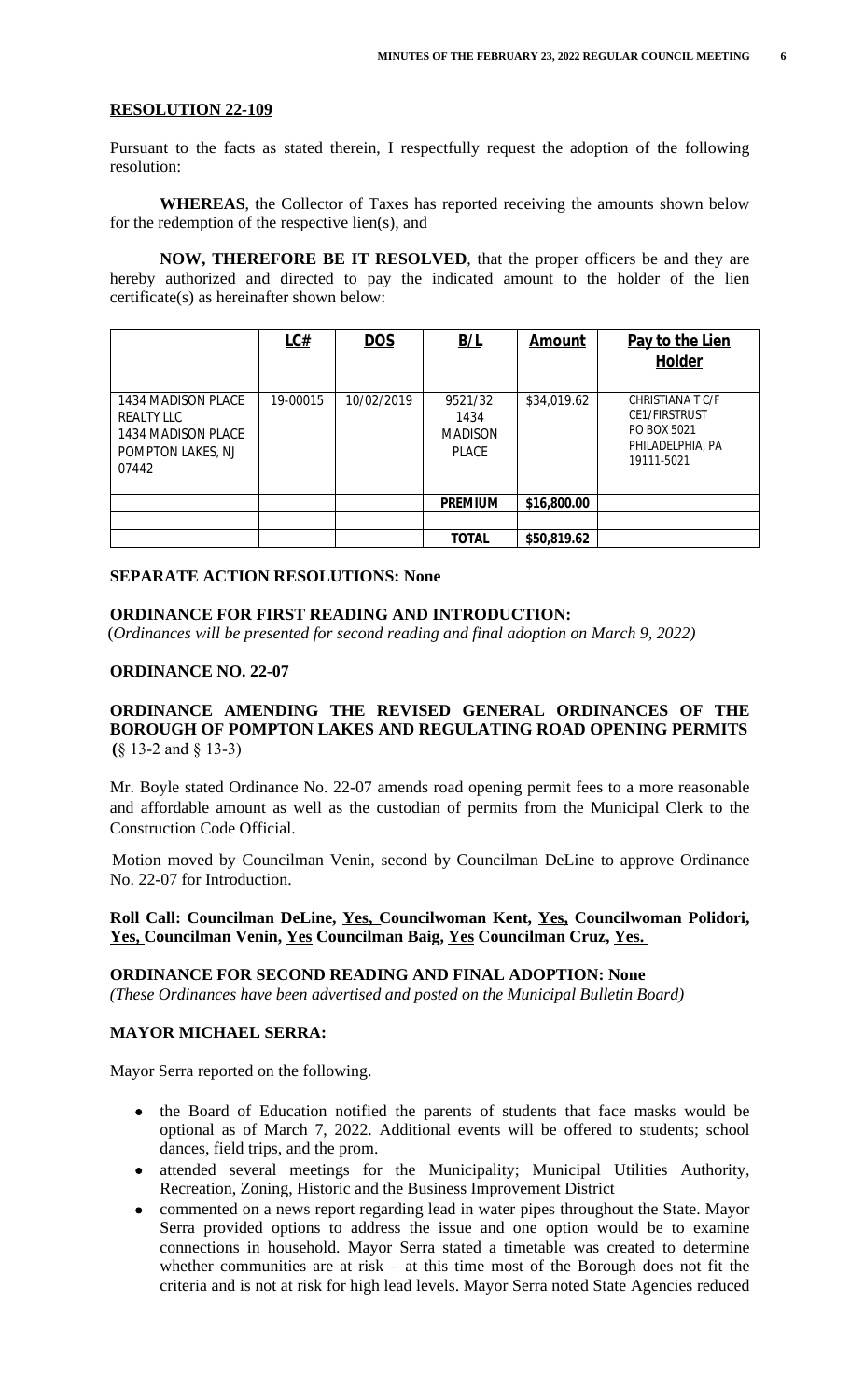the criteria for lead levels thus placing several areas in NJ into a red zone. Additional information to follow. Councilman Baig stated the Municipal Utility Authority tests for lead and presently there is no concern with high lead levels.

- interviews for a replacement for the Borough Administrator and Redevelopment Commissioner have been ongoing
- announced many activities would be resuming and expects a busy summer as long as Covid-19 continues to subside. The Recreation Commission will be hiring camp counselors and other personnel for summer program events.
- a replacement vendor for monitoring PLTV 77 has been hired

## **COUNCIL PRESIDENT POLIDORI:**

Councilwoman Polidori reported on the following.

- agreed with the Board of Education's decision allowing face masks to become optional
- met with members of the Recreation Commission and School PTA to discuss joint support for planned programs and events.
- met with Mr. Boyle and the Department of Public Works (DPW) Supervisor to discuss improvements to the Dog Park and a local park. Final details would be provided to the Borough Administrator and the Governing Body.
- the High School Orientation for the 8<sup>th</sup> grade was held and thanked those who arranged the event
- commented on recommendations from a Community Emergency Response Team (CERT) member suggesting the use of life preserver rings or tubes near the lake shore line offering accessibility during the winter and summer months.

#### **Discussion:**

Mr. Semeraro offered some input as to liability and stated the Borough should provide clear and decisive language in signage forewarning *activities on the lake are at your own risk*. Mr. Semeraro advised the Governing Body to consult with the Borough's Risk Management Consultant – Hundertmark Agency for the placement of signage.

Mayor and Council continued to discuss the placement of the signage and warning the public there are *no lifeguards on duty*. After discussions on costs and securing equipment, Council agreed to move forward with purchasing signage and the life preserver rings.

Mayor Serra informed the public there have been changes in State and County Districting and the Borough will have new Representatives; Congressman Pascrell, Assemblymen Webber and Bergen and Senator Pennacchio beginning in 22 months.

#### **COUNCILWOMAN KENT:**

Councilwoman Kent reported on the following.

- thanked residents for their comments and concerns with the Hershfield Park project
- the Environmental Committee members are pursuing joint projects with the Business Improvement District (BID)
- the Environmental Committee will be sponsoring a River Clean-up project this year that is scheduled for May 1, 2022 – additional information to follow. Councilwoman Kent thanked the BID for their support in purchasing tee-shirts for the volunteers.
- upgrades for Borough parks
- thanked Mr. Merrill for his years of experience and service to the Town
- the Flood Advisory Board (FAB) will be sponsoring a public information session at the Municipal Building on March 1, 2022 at 7:30pm. The Borough received a \$10,000.00 Sustainable New Jersey Grant and a part of the grant will support / fund the Haroldson Place Habitat Restoration project. The FAB is seeking volunteers to help with removal of invasive species in this area.
- acknowledged the efforts of the Department of Public Works and residents should report potholes in the roadway to Public Works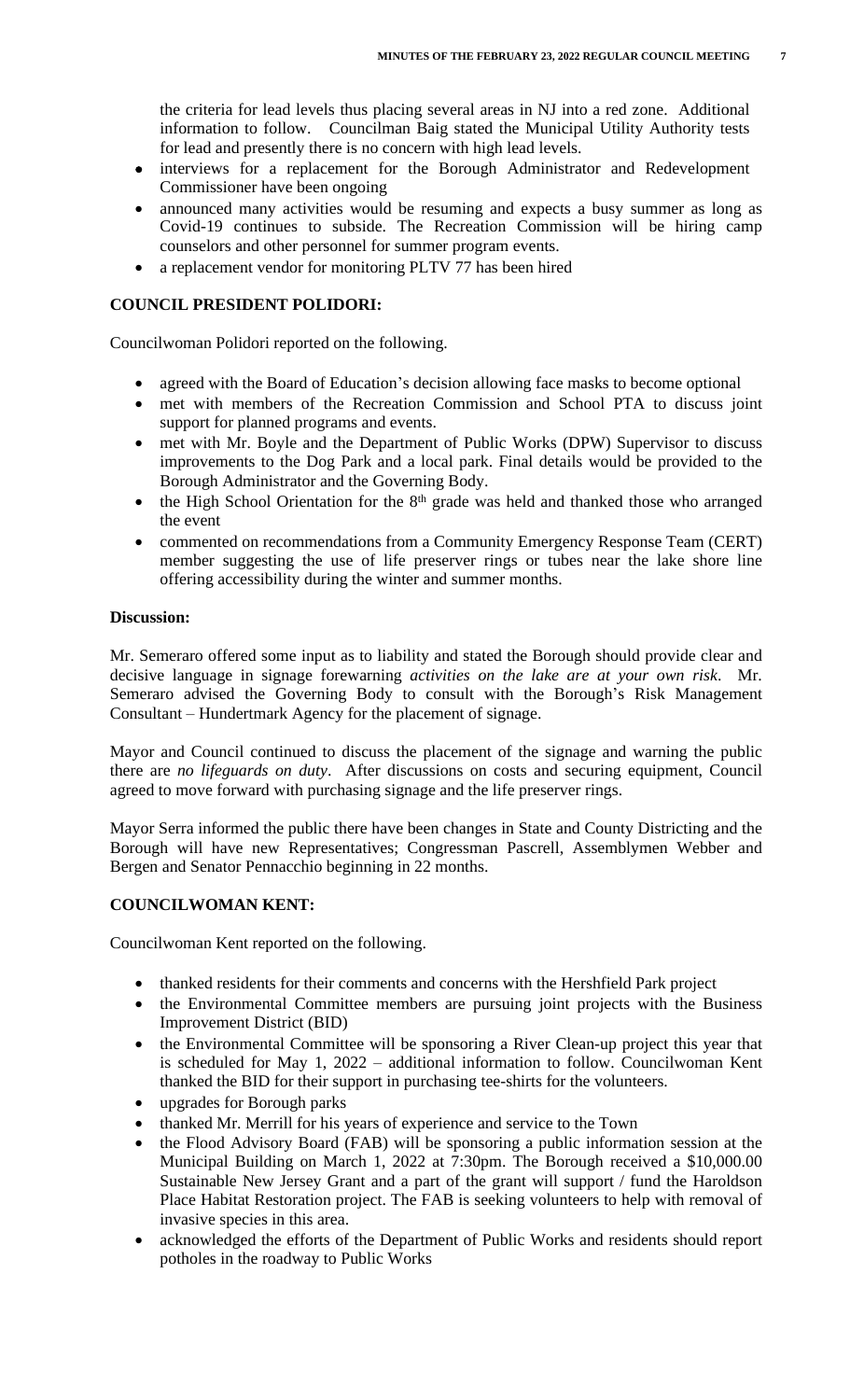the Willow Field application is in review and residents may make comments regarding the project

Mayor Serra stated potholes on County roadways is the responsibility of the County.

## **COUNCILMAN VENIN:**

Councilman Venin reported on the following.

 commented on the Passaic County Poster Contest and acknowledged the honorees as well as students from Pompton Lakes

## **COUNCILMAN BAIG:**

Councilman Baig reported on the following.

- commented on the Fire Department report for the month of January, 2022
- commented on appointments for the Municipal Utilities Authority
- Mr. Wegele, Superintendent of the Municipal Utilities Authority, reported on a water main break on Summit Avenue. During the meeting it was announced the State may require a check on the water pipes for possible lead.
- the Business Improvement District (BID) agreed upon their 2022 Budget
- commented on upcoming events for the BID which include a Pizza Contest, Guess the Amount of Jelly Beans Contest and Biz Quiz Contest
- Rob Walker reported that Visual Improvement Grants would be offered

Mayor Serra commented on the BID Bucks program and stated they normally sell out in a short period of time.

## **COUNCILMAN CRUZ:**

Councilman Cruz reported on the following.

- the Teen Center lease has expired and will not be renewed. The Recreation Commission Board members are actively seeking a new location. The VFW has offered space at their location on the third Monday of every month for Teen Center activities. A dance will be held on March 21, 2022 for sixth, seventh and eighth graders.
- several programs for Recreation are scheduled; Softball Clinic, Field Hockey Clinic, Easter Egg Hunt, Summer Day Camp and Middle School Camp. The Recreation Commission is seeking an Assistant Camp Director, camp counselors and a computer tech employee. Interviews will begin next month.

## **COUNCILMAN DELINE:**

Councilman DeLine reported on the following.

- two members were appointed to the Shade Tree Commission
- the Arbor Day celebration is being planned for April 29, 2022
- there is an open positon on the Shade Tree Commission Alternate Commissioner. Anyone interested in becoming in the position should contact Anne Tacinelli or himself.
- John Linson, Borough Arborist, reported two Cherry Trees and a Norway Spruce located at the Library will be removed in late spring of 2022. New Cherry Trees will be replanted in the same location.

Mayor Serra stated the existing Cherry Trees will bloom one last time this year in the spring before removal.

## **PROFESSIONAL REPORTS:**

#### **MARK J. SEMERARO, Borough Attorney**